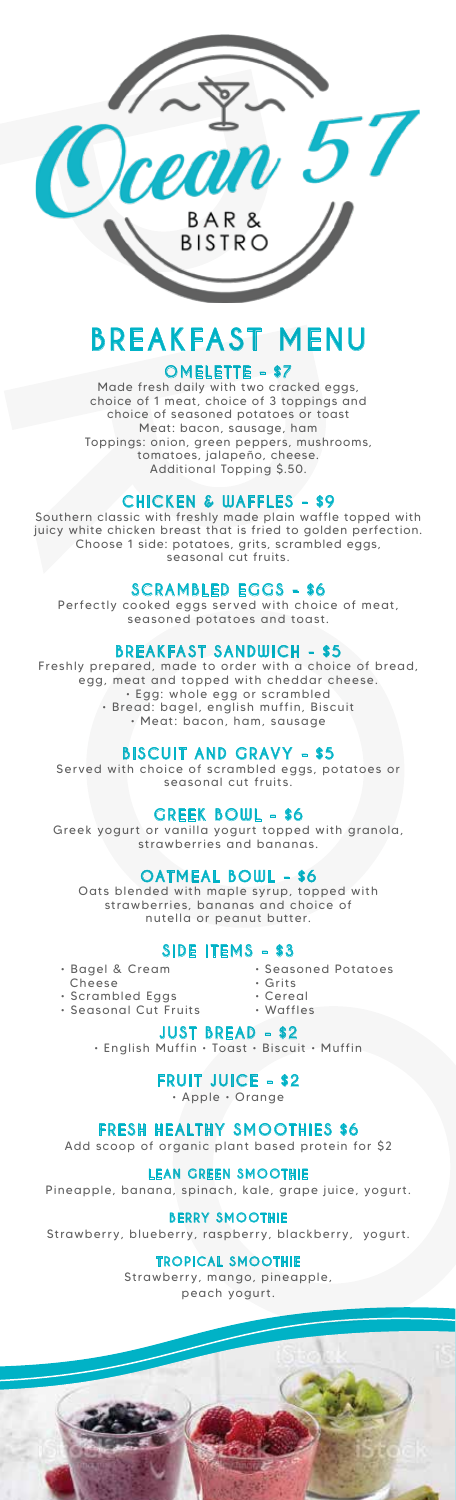

# **LUNCH MENU**

# **OCEAN 57 WINGS - \$8**<br>Finger lickin' good! Your choice of hot

Finger lickin' good! Your choice of hot, mild, BBQ or teriyaki. Served with ranch or blue cheese.

#### **CHICKEN TENDERS - \$8**

Classic all white chicken tenders served with ranch, honey mustard, blue cheese or ketchup.

## **CABANA FRIES - \$7**

House seasoned fries made to golden perfection.

### **QUESADILLAS - \$6**

Melted cheese inside a warm crispy tortilla. Add veggies and chicken for \$2 each. Served with a side of salsa.

#### **CHIPS-N-SALSA - \$4**

You know what it is. A classic.

## **NACHOS - \$7**

A staff favorite. Topped with veggies, jalapeños, salsa, black beans and cheese. Add chicken for \$2. Goes great with a cold beer!

#### **GRILLED CHEESE - \$7**

Melted combination of cheddar and monterey Jack cheese with marinara sauce.

## **PEPPERONI PIZZA PANINI - \$7**

Made fresh with marinara sauce, mozzarella and pepperoni!

## **THE CUBANO PANINI - \$8**

An island classic sandwich stuffed with ham, chicken, pickles, swiss cheese slathered with dijon mustard.

## **THE ITALIAN STALLION PANINI - \$8**

Prepared with sliced chicken, pesto and mozzarella cheese.